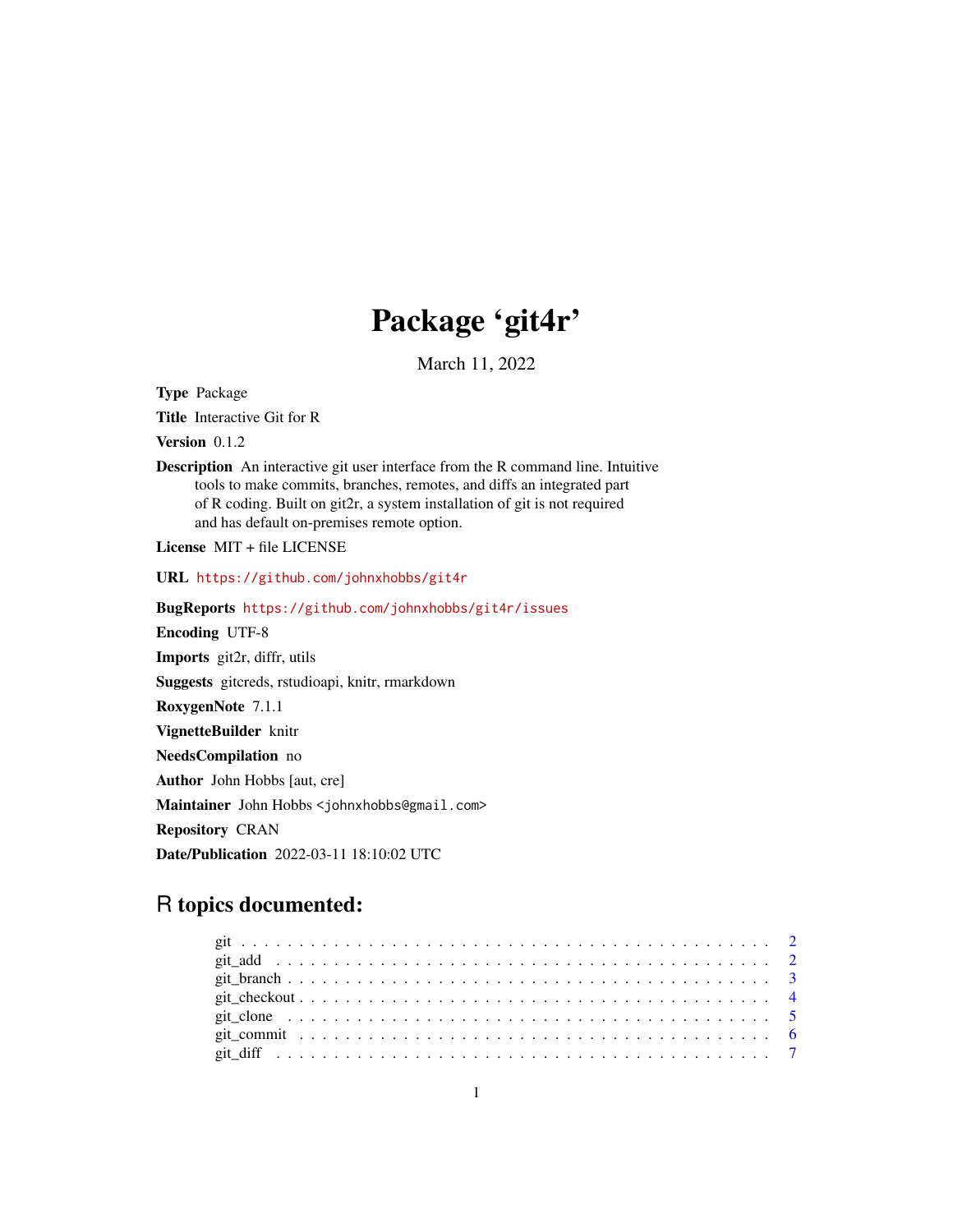#### <span id="page-1-0"></span>2 git\_add

## **Index** 2008 **[14](#page-13-0)**

git *Auto Git*

## Description

Call the git pull-add-commit-push cycle interactively. This is the default helper function to call continuously to log changes and stay up-to-date.

## Usage

git()

## Value

Invisible NULL

## See Also

git\_remote, git\_add, git\_commit, git\_push, git\_branch, git\_diff

git\_add *Git Add*

## Description

Prints all changed files since last commit and waits for you to hit ENTER to add everything, or type out the space-separated numbers of what you do want to add to the next commit, else ESCAPE to cancel.

## Usage

git\_add()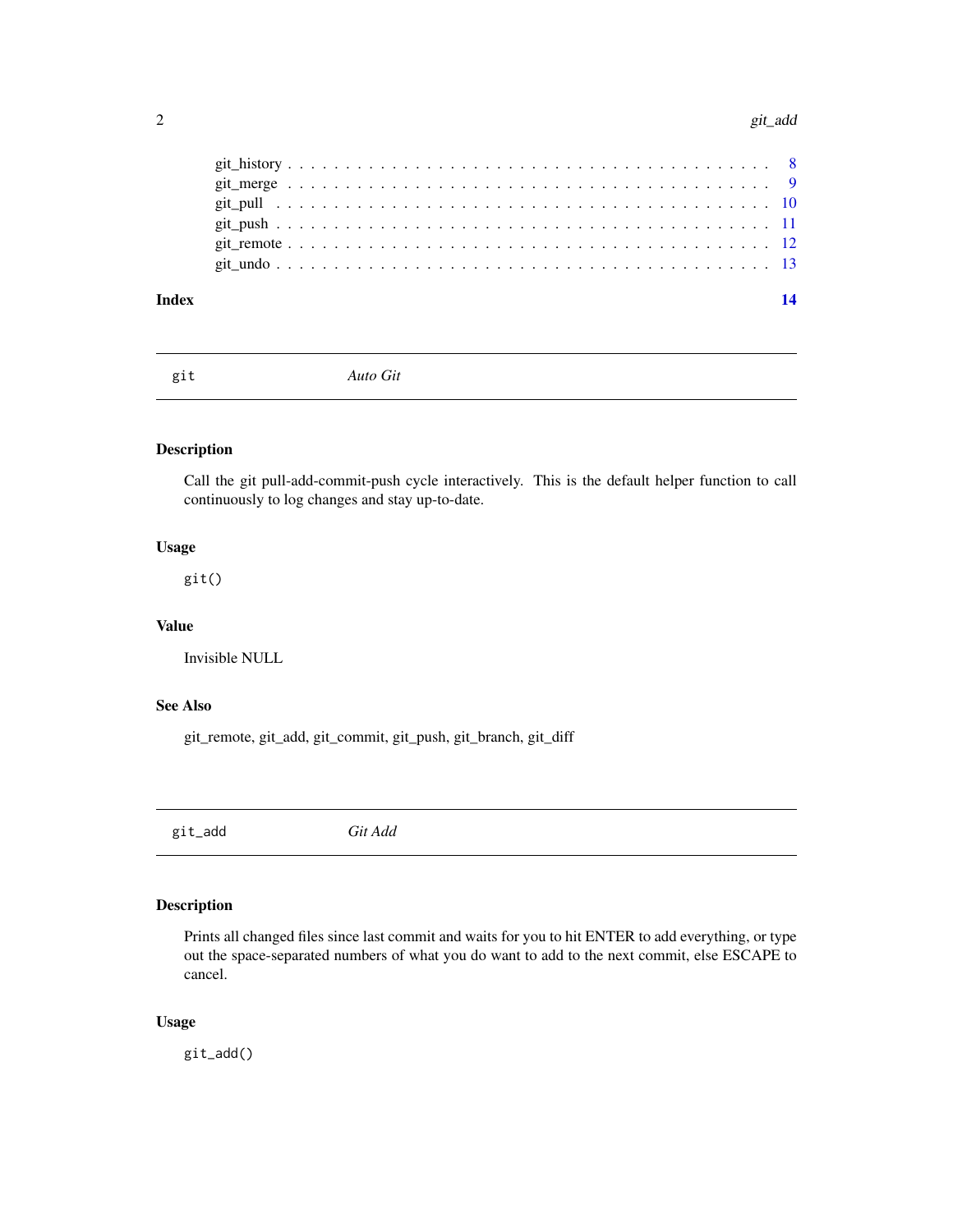#### <span id="page-2-0"></span>git\_branch 3

#### Details

Files can are selected by number by typing a list of space-separated values. The inverse can also be used, for example "-2 -4" would add all *except* the 2nd and 4th file.

Each file or directory is given a symbol for change type:

- - has been deleted
- + has been created
- \* has been changed since git\_add() was last called and should be re-added
- @ has been renamed, but this will often show as a pair of + and -
- ? contains conflict from latest merge; go in and edit by hand, searching for "«««< HEAD" up to "»»»> (some branch)"

For any file which has been flagged by  $git\_pull()$  or  $git\_merge()$  as containing conflicts, these are *not* included by hitting ENTER and must be added by number. This is to reduce the risk of accidentally committing a whole load of conflicts. Each file should be inspected manually before adding.

#### Value

Invisible NULL

git\_branch *Git Branch*

#### Description

Swaps to a different branch if exists, otherwise makes one from most recent commit, and checks out this branch. If no branch name is specified, all branches will be printed.

#### Usage

git\_branch(branchname = NULL)

#### Arguments

branchname Branch name to move to or create, use empty string "" to list existing branches. This is asked interactively if left as NULL.

## Details

Changing to a branch which is only listed under remote (for example origin/test) by git\_branch('test') will automatically create a local copy of this branch.

If there are uncommitted changes, it will forbid changing to an existing branch which would result in irreversible loss of current working directory. If the branch does not exist yet, the working directory is not changed and the next commit will be on this new branch.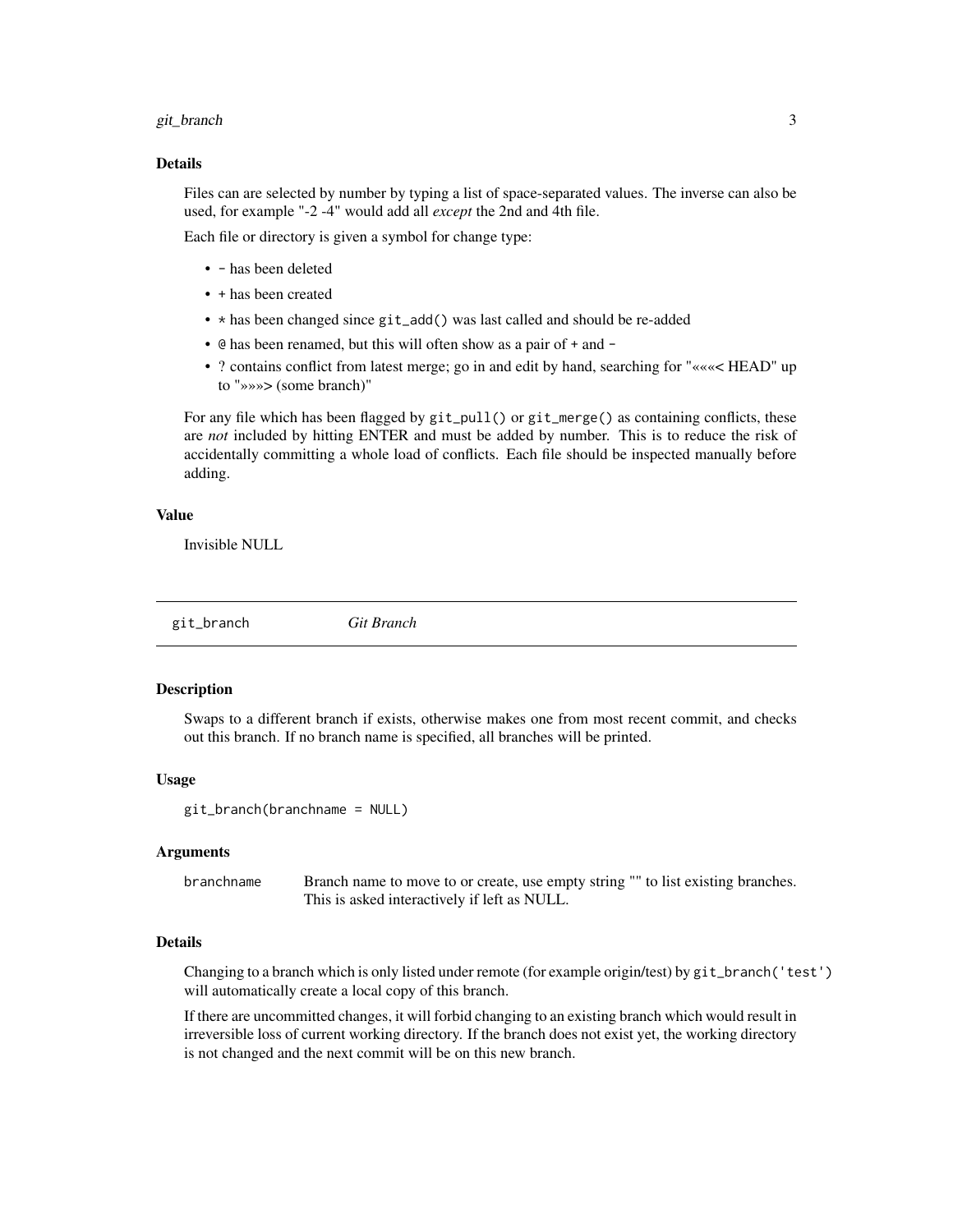You are allowed to change branch to any which share the same latest commit so you can create a branch and instantly remove it, whilst keeping any uncommitted changes. The user is notified that the branch has been changed invisibly (namely with no change to the working directory). This may result in a warning that not all changes have been committed when returning much later to the first branch if some changes are staged,

Currently, this is the only situation you are allowed to delete a branch, because in other situations it would result in irreversibly loss of commits (although git\_undo() will still work for a short time to find orphaned commits). For now, housekeeping and deleting branches should be done manually with system git or git2r::branch\_delete() if you are really sure.

#### Value

Invisible NULL

#### See Also

git\_merge

git\_checkout *Git Checkout Commit*

#### **Description**

Rewind the entire working directory to a previous commit and start a new branch from there. Use this if you want to backtrack reversibly. If you want to wind back irreversibly to a previous commit, use git\_undo().

#### Usage

git\_checkout(commit, onto\_new\_branch)

## Arguments

commit commit commit object as returned by git get() or git history() onto\_new\_branch Name of new branch to start from this historic commit

#### **Details**

A typical work flow could be to retract three commits on the master branch. Use git\_checkout (commit=git\_get(n=3), ont Then move back to the master branch with git\_branch('master') and merge the old version back in with git\_merge('temp').

The alternative (git\_undo() and then select 3rd commit) will delete all record of the three intermediate commits in the long run.

As with changing branch, it is forbidden to change with changes yet-to-be-committed. This is to prevent irreversible loss if you ever wanted to change back again.

There is currently no option to checkout a specific file, however this can be done by calling git\_diff() and finding the named 'git4r\_abc123' in tempdir()

<span id="page-3-0"></span>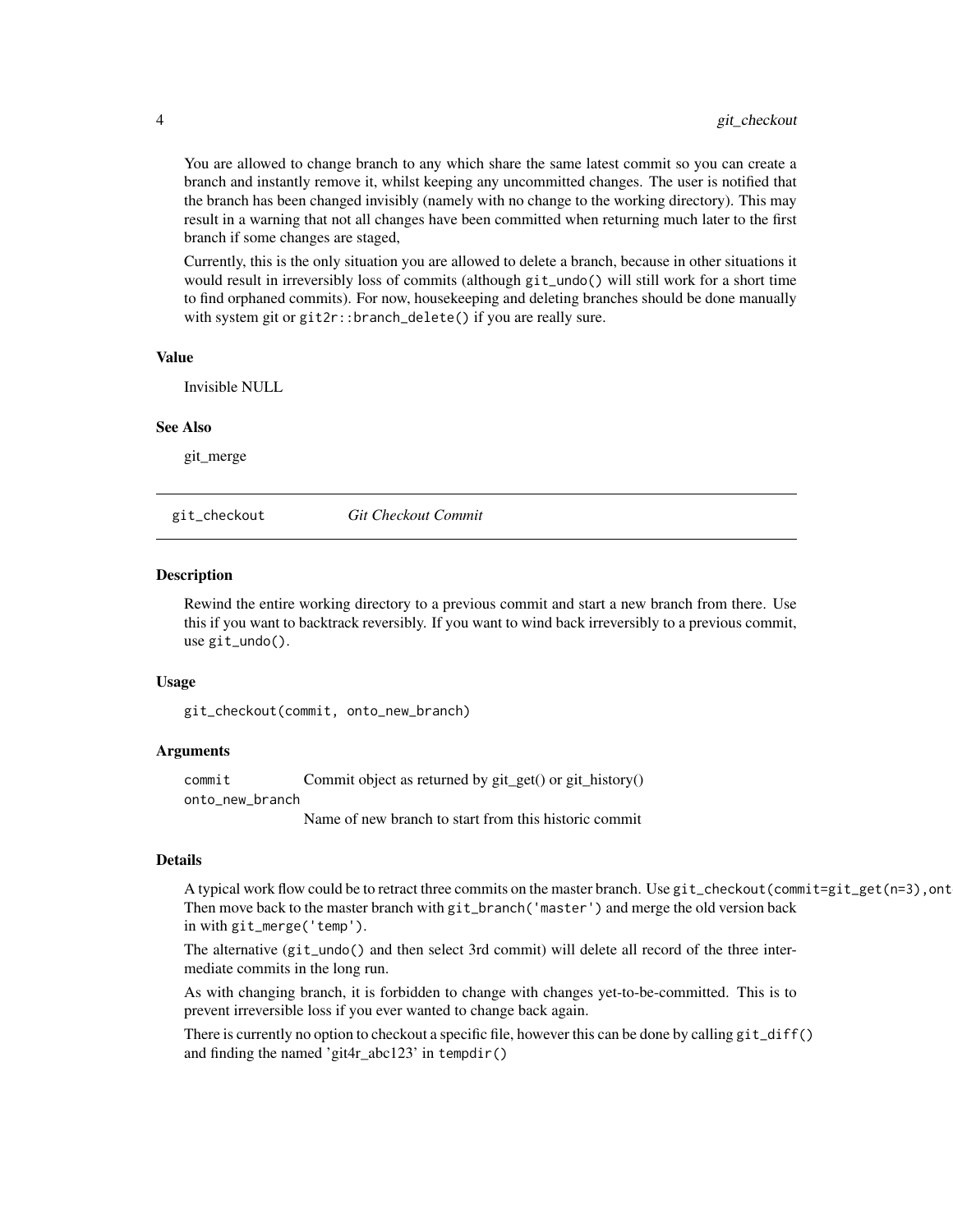#### <span id="page-4-0"></span>git\_clone 5

## Value

Invisible NULL

## See Also

git\_get, git\_history, git\_diff, git\_undo

## git\_clone *Git Clone from Default Remote*

## Description

Clone another repository given as a URL of absolute filepath. Alternatively, if GIT\_DEFAULT\_REMOTE environmental variable has been set a list of repositories within this path is displayed and can be cloned by name.

## Usage

 $git\_clone(repo_name = "", to = "~/")$ 

## Arguments

| repo_name | Name of repo to clone, leave blank to display a list of available repo names. Also<br>accepted is the url or complete filepath to a repo to clone (identified if containing |
|-----------|-----------------------------------------------------------------------------------------------------------------------------------------------------------------------------|
| to        | Local path to create local project folder in, defaults to home directory                                                                                                    |

## Details

Running repo\_name="" will print a list of valid repositories found at the GIT\_DEFAULT\_REMOTE path, and can then be re-run with one of these names to clone a local version. This is to make basic on-premises collaboration and backups more effortless. GIT\_DEFAULT\_REMOTE can be set in .Renviron file as per ?git\_remote

Other repositories can be cloned as expected by giving a URL. Credentials are handled automatically in the same way as ?git\_push.

#### Value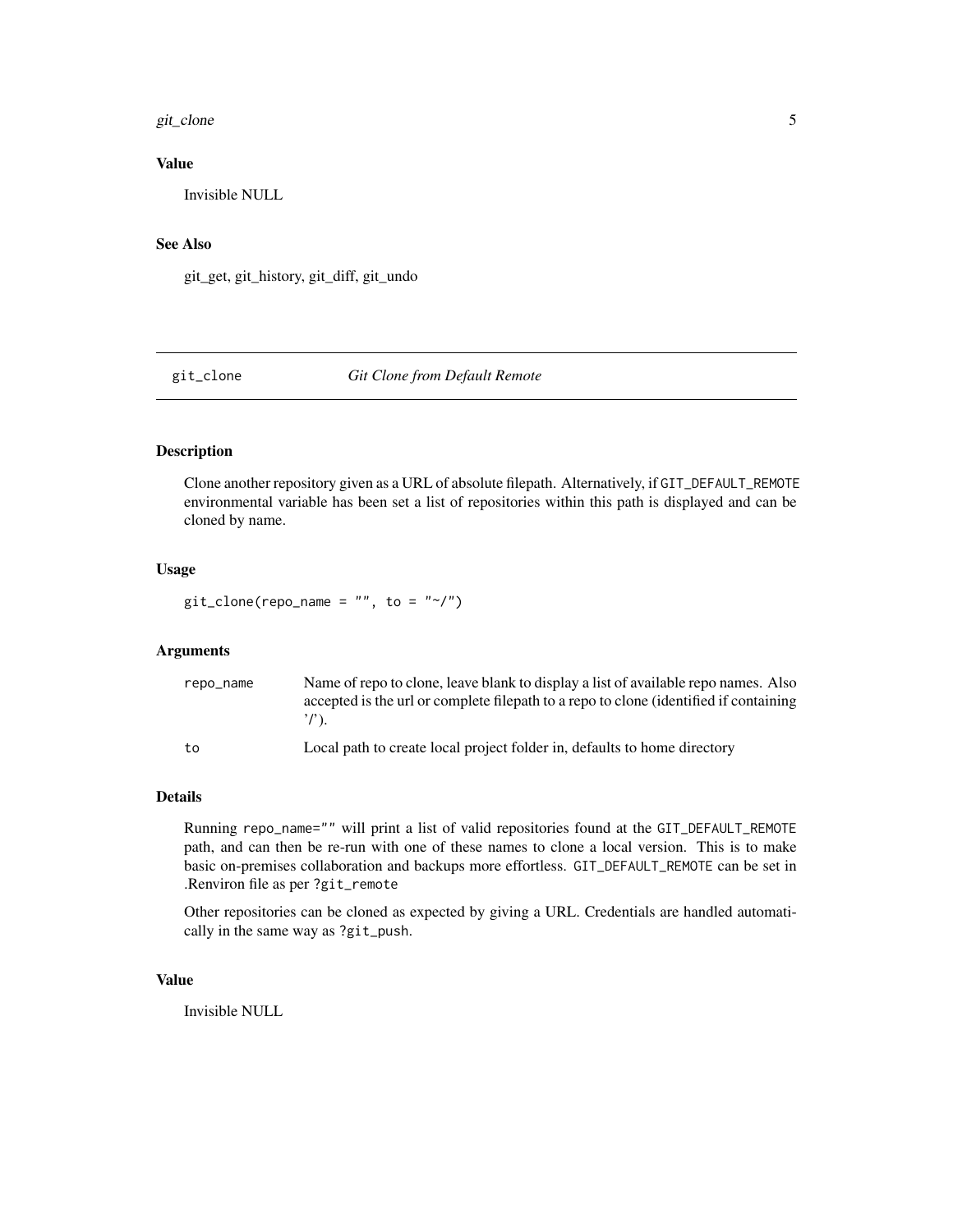<span id="page-5-0"></span>git\_commit *Git Commit*

## Description

Make a commit checkpoint of the entire working directory except any changes which have not been added, or files listed in .gitignore. Run git\_add() immediately before to confirm what changes are going to be included / excluded.

#### Usage

```
git_commit(message = NULL, confirm_id = TRUE)
```
#### Arguments

| message    | Commit message, usually one sentence about a specific change, character atomic.<br>This is asked for interactively if left NULL. |
|------------|----------------------------------------------------------------------------------------------------------------------------------|
| confirm id | Print out the current user identity which will be used for the commit (this is<br>always done for $git\_pull()$ )                |

## Details

Commit messages are personal preference and many examples of good practice can be found online. These messages should be useful for:

- informing yourself and others of what development choices have been made so far
- searching for a particular change, for example like git\_history(message='bugfix 123')
- explaining a particular change for somebody else to review and accept

The current user identity (username and email) is printed to confirm who will be tagged as making the commit. If this has not yet been configured, these details are prompted interactively.

Amending commits is not currently possible (see issue #213 for git2r) therefore a commit message cannot be left blank.

## Value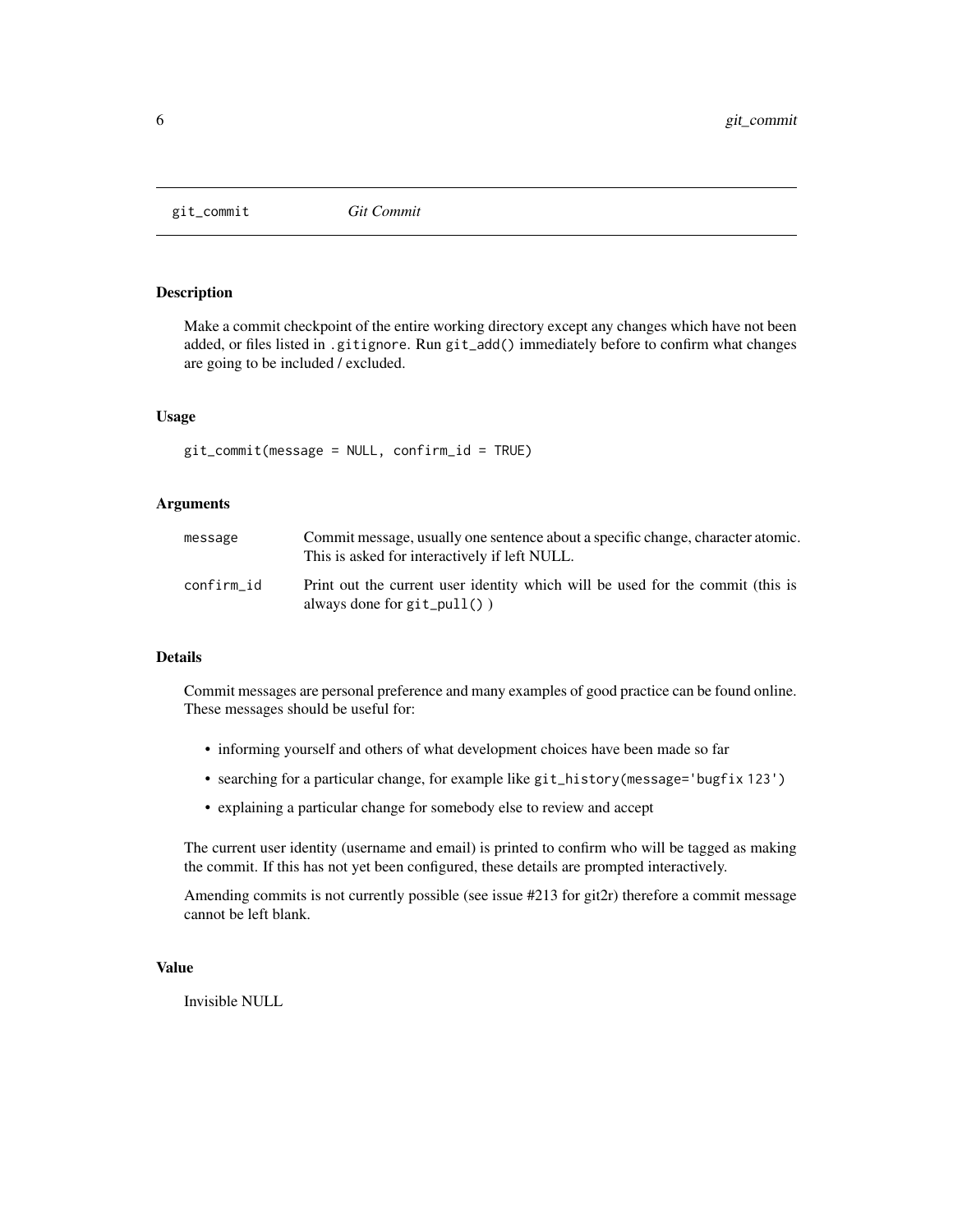<span id="page-6-0"></span>git\_diff *Git Diff*

#### Description

Display the difference between two commits of a file or a directory structure. Paths must be relative to the top-level git directory so it is recommended that getwd() is the same so that tab auto-complete gives the right path. The default filter is n=1 and NULL meaning compare working tree (or a file contents) of latest commit with current working directory.

#### Usage

 $git\_diff(path = "."", ...)$ 

## Arguments

| path    | Path or directory to compare - must be relative to the root directory of the repos-<br>itory, regardless of whether getwd() is a subdirectory.                                       |
|---------|--------------------------------------------------------------------------------------------------------------------------------------------------------------------------------------|
| $\cdot$ | Two arguments to be passed for which versions to select: can be a commit object<br>from git_history() or get_git(), or a single filter argument which is passed to<br>$get\_git()$ . |

#### Details

Two commits can be specified using git\_get() or git\_history()[[i]], or a single named filter argument for each commit for simple requests. Use NULL to compare with the current working file (not even committed yet).

Hidden files (for example '.Rbuildignore') are omitted when listing current directory contents (a commit identifier of NULL), neither is .gitignore respected, so all ignored files will be flagged up.

Usually the more recent commit should be second so that additions are shown in green.

Previous versions of files can be opened for editing by finding them at the tempdir() path.

See ?git\_history for the filter arguments that can be used

#### Value

A diffr htmlwidget object which is automatically opened in RStudio Viewer tab

## See Also

git\_history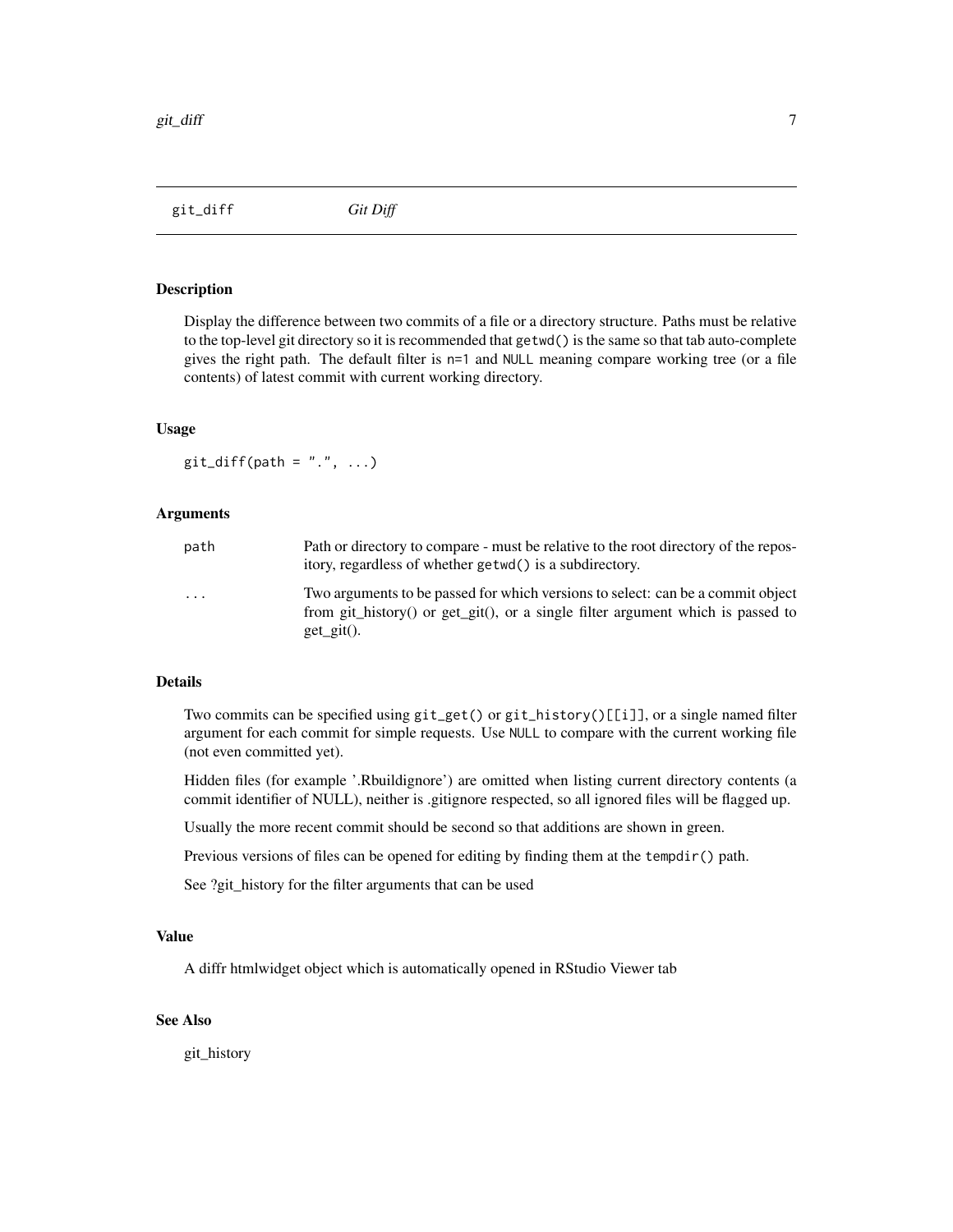## Examples

```
## Not run:
# Compare the last committed change with current working version
git_diff() # this is exactly equivalent to next line
git_diff('.', n=1, NULL)
git_diff('README.md')
git_diff('README.md', n=2)
git_diff('README.md', n=2, n=1)
# Compare the directory structure now with a previous date
git_diff('.', before='2021-10-25')
# Latest between branches
git_diff('myfile', branch='master', branch='test')
# Compare file contents of a commit hash with most recent by author
git_diff('R/git_helper.R', hash='abc123', author='somebody')
# Can also get a git_commit object directly to pass over if multiple filtering
git_diff('R/', git_get(author='somebody', before='2021-10-25'), NULL)
# Or even taking a commit number from the branch history (but will be verbose)
git_diff('README.md', git_history()[[1]], n=1 )
## End(Not run)
```
git\_history *Git Display History and Select Commit*

## Description

Display the history of commits in a specific branch with the option to filter. The list of commits is returned invisibly and can be extracted using [[i]] alternatively use git\_get() to return the newest commit after filtering.

## Usage

```
git\_history(path = ".", branch = NULL, top = 10, ...)
```

```
git\_get(path = ".", branch = NULL, ...)
```
#### **Arguments**

| path   | Only display / search commits which affect this path (dir or file)            |
|--------|-------------------------------------------------------------------------------|
| branch | Name of branch to display. If a match cannot be found with git get() in this  |
|        | branch, all branches are searched. Remote branches can be viewed by using the |
|        | format "origin/master" providing that fetch or pull has downloaded changes.   |

<span id="page-7-0"></span>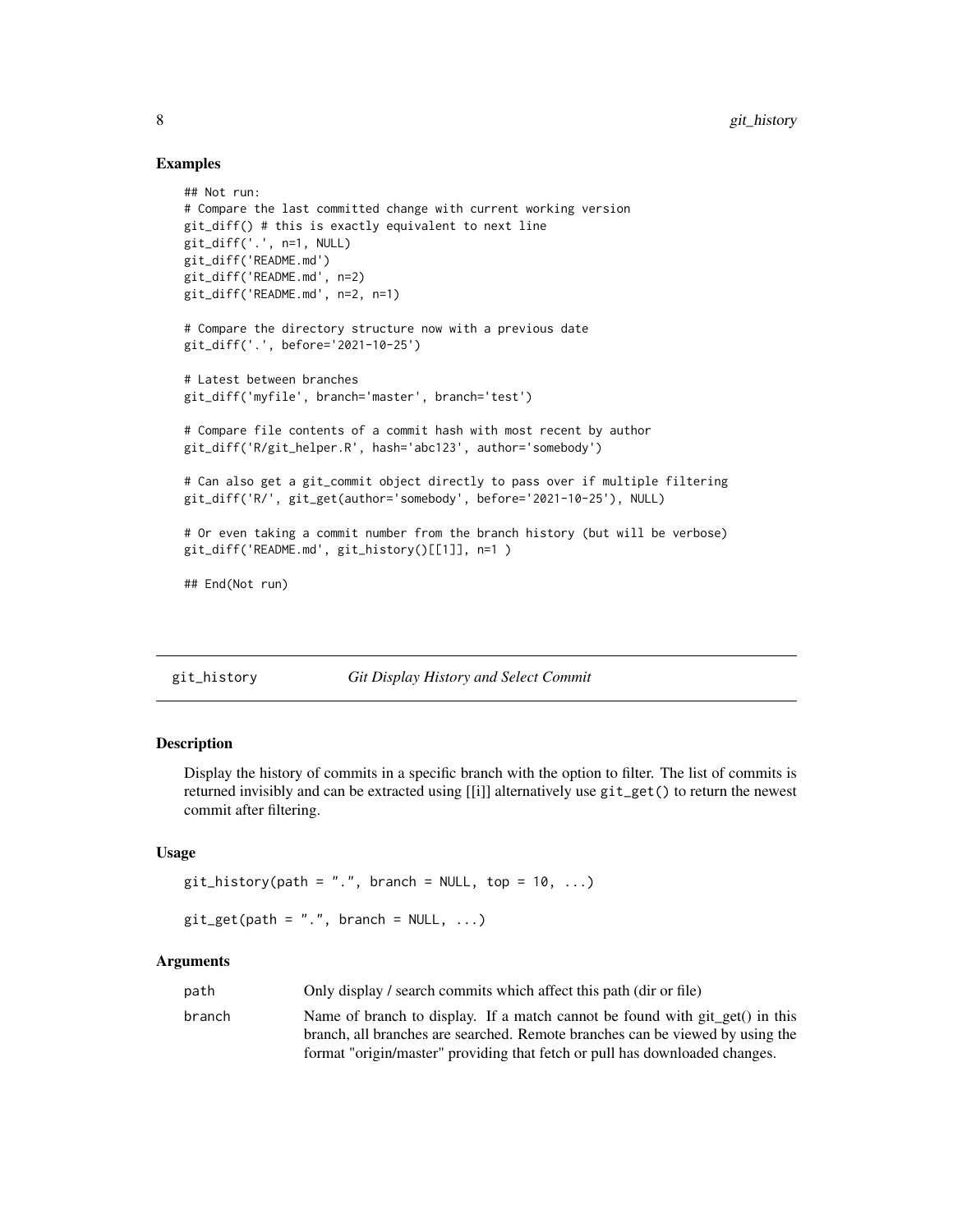#### <span id="page-8-0"></span>git\_merge 99

| top     | Maximum number of commits to display (post-filtering)    |
|---------|----------------------------------------------------------|
| $\cdot$ | Filters such as before='2021-01-01' or author='somebody' |

#### Details

By default the history of the current branch is returned. The commits of a remote branch can be found using branch='origin/master, for example.

The following filter arguments can be given:

- $n -$  integer vector of commits back from latest (1 = most recent commit)
- hash character to match the beginning of commit hash
- before and after date object or string like '2021-01-31'
- message regular expression string to find in commit message
- author and email regular expression string of author or email of the commit

If nothing could be matched, get\_git() will start looking on other branches, for example when looking for a particular hash. The user is notified if this happens.

## Value

Return the git\_commit object which best matches a wide variety of types. This is used for git\_diff() and git\_checkout().

Vector of commit objects invisibly

Single commit object

git\_merge *Merge Branch into Current Branch*

#### Description

Merge a different branch into the current branch. The user is asked interactively to delete the merged (and now expendable) branch, and any conflicts arising are printed and the option given to open the files immediately for editing. Any files which resulted in conflicts will be flagged by git\_add() to remind the user to manually confirm conflicts are resolved.

## Usage

```
git_merge(branchname = NULL)
```
#### Arguments

branchname Name of other branch to merge into the current one, will be asked interactively if left as NULL.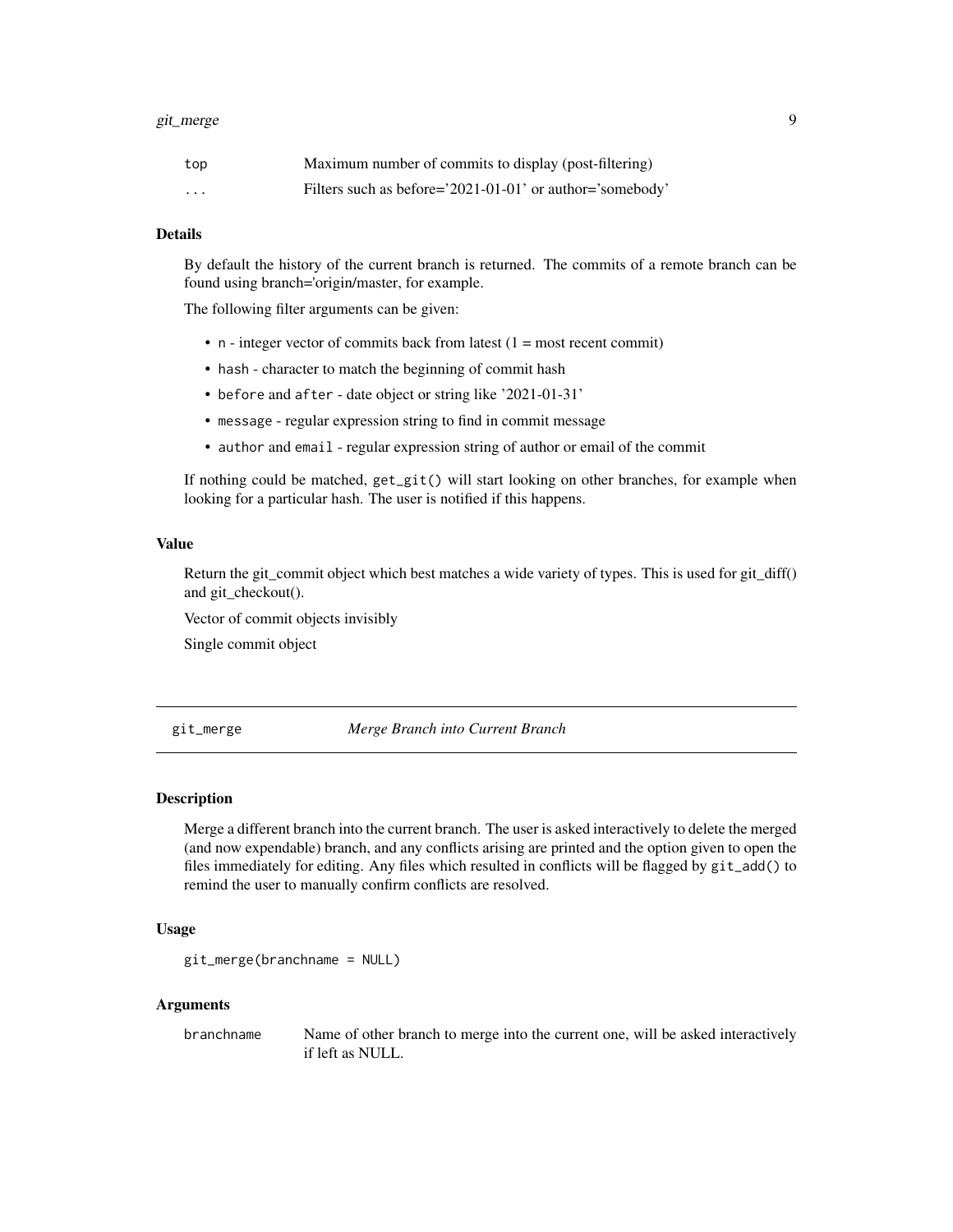## Details

A very helpful tool in RStudio is Edit -> Find in Files... which allows you to search your entire repository for where the conflicts are. These are identified by searching for the chevrons «<

Conflicts are the usual format for git and may also happen after git\_pull()

<<<<<<< HEAD code-from-the-branch-you-have-stayed-on ======= code-from-the-branch-you-have-just-merged-and-deleted >>>>>>> merged-and-deleted-branch-name

## Value

Invisible NULL

git\_pull *Git Pull*

## **Description**

This will pull any updates from the 'origin' remote for every branch. This should be run before making a commit (as is done by wrapper git()) in order to avoid conflicts arising if somebody else has made changes on the same branch. If this happens, merge conflicts are raised in the usual way and git\_add() will show you what needs resolving.

#### Usage

git\_pull()

#### Details

To setup an 'origin' remote, use git\_remote(). Credentials are handled in the same way as git\_push(), see ?git\_push for details.

## Value

Invisible NULL

## See Also

git\_push, git\_remote

<span id="page-9-0"></span>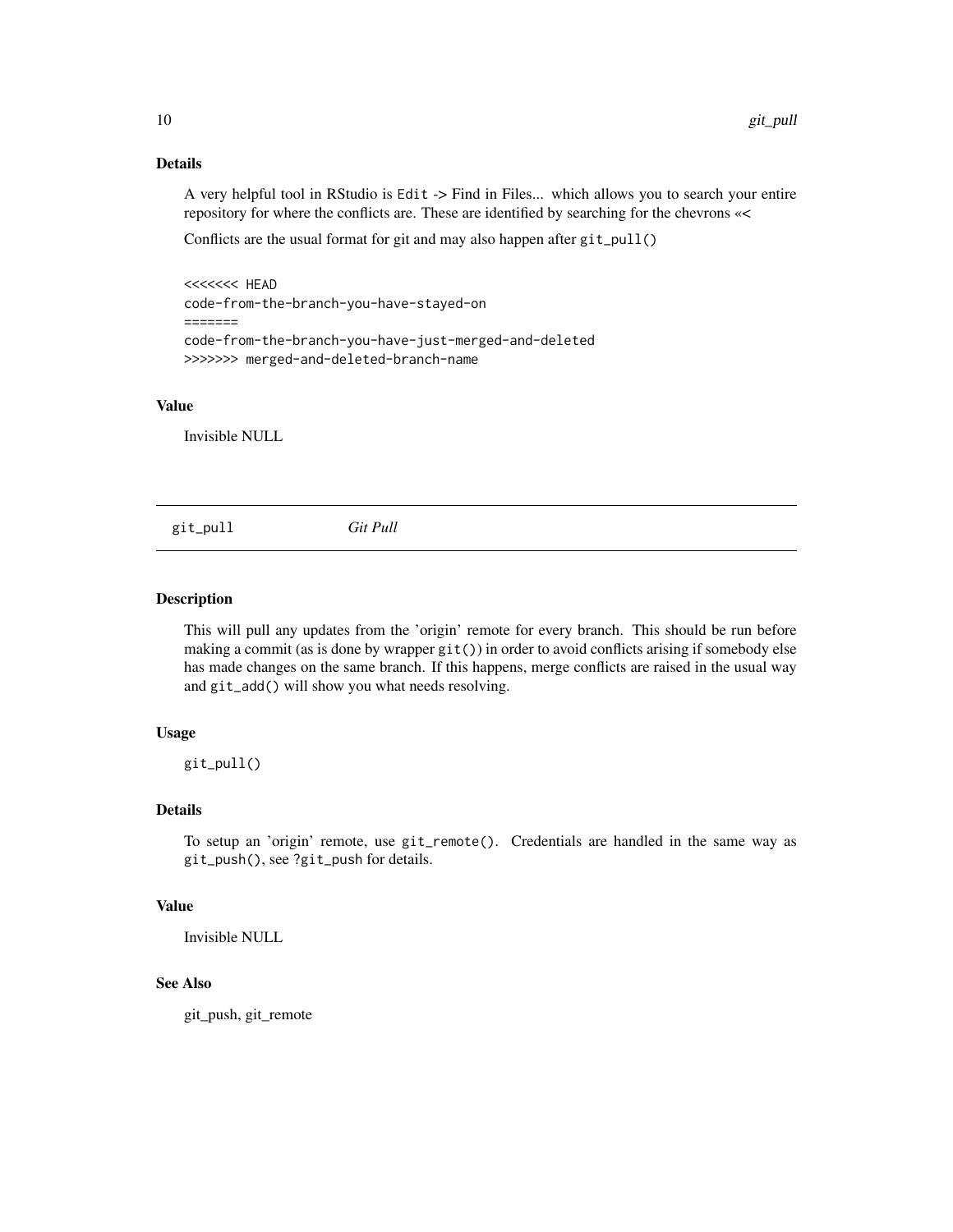<span id="page-10-0"></span>git\_push *Git Push*

#### Description

Pushes just current branch to 'origin' by default, but allows selective pushing of branches to different remotes if this is declined, for example if you want to keep a test branch private.

#### Usage

```
git\_push(do_default = NULL)
```
#### Arguments

```
do_default Character or logical passed as the answer to the interactive question which is
                  "push the current branch to origin". If 'Y' or TRUE, this function runs without
                  user input (used by git()), the default value NULL will prompt the user to answer
                  interactively.
```
#### Details

It is enforced that when pushing to 'origin' the branch is set to track this remote branch. If the branch does not exist yet in the remote, it is not pushed by default and must be manually added.

Credentials are sorted in the same way for git\_pull() and git\_push(). If gitcreds package is installed, this is used first to check whether the system git installation already has a username / password for this host. This can be changed or added using stand-alone git, or gitcreds::gitcreds\_set().

Alternatively, if gitcreds is not installed, a system-git is not available, or no existing git credentials are found, then the the environmental variables are searched for a suitable Personal Access Token. The variable name must begin GIT\_PAT and any additional words are used to distinguish the PAT for the relevant host using a closest-string match for the remote URL, for example GIT\_PAT\_AZURE=abc123def456 will be chosen to authenticate an Azure DevOps remote above GIT\_PAT\_GITHUB or GIT\_PAT\_GITLAB.

To set this up from scratch by creating a Personal Access Token and saving it to your .Renviron file with the name "GIT\_PAT\*\*\*\*" where asterisks can be replaced with part of the remote URL if you need to distinguish between several different PATs (and a good reminder of what it is).

#### Value

Invisible NULL

#### See Also

git\_pull, git\_remote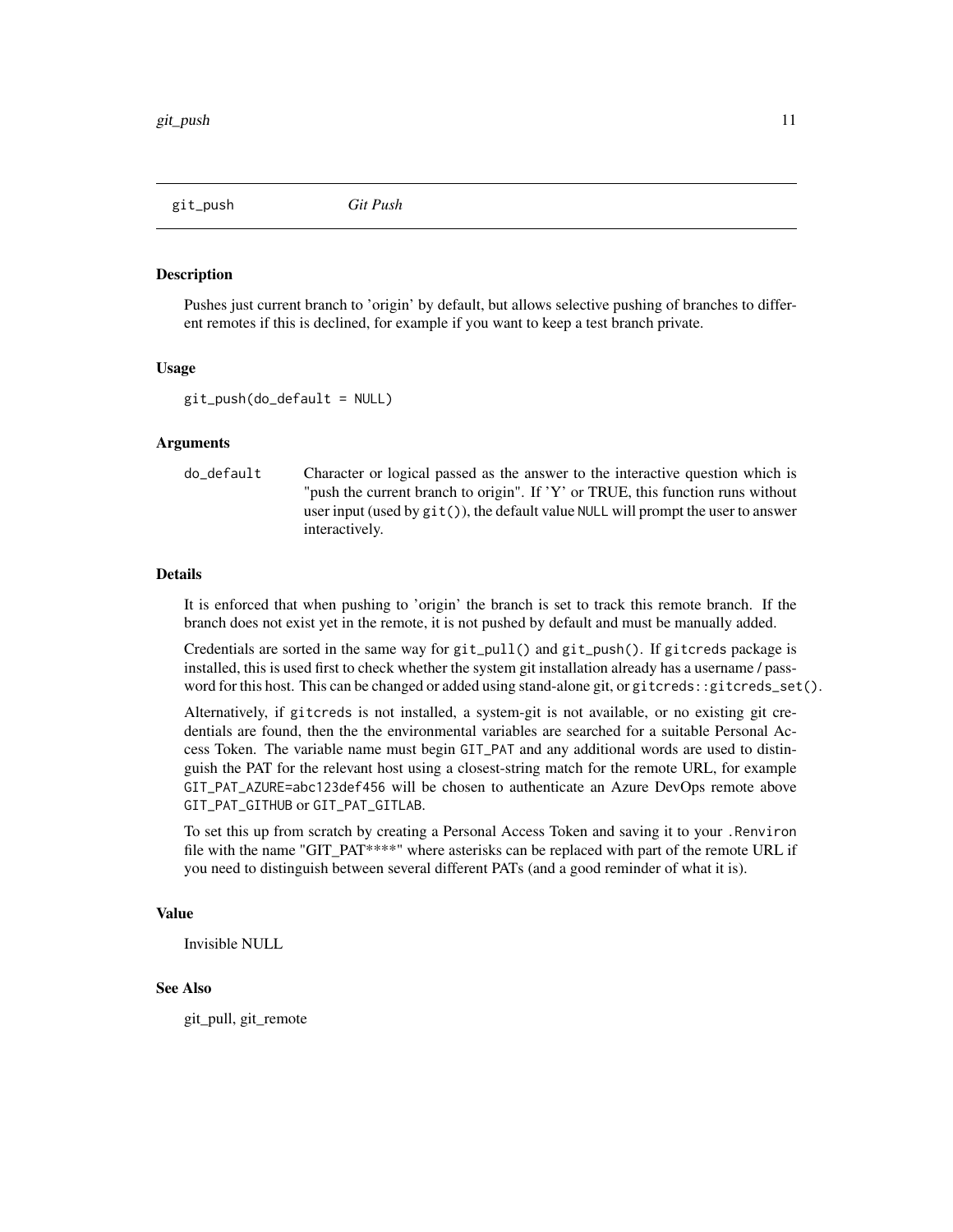<span id="page-11-0"></span>

#### Description

View and interactively edit remotes for this repo. The most important of these is 'origin' which will be used by git\_pull(), however you may also want a write-only mirror, for example where you push a production-ready commit. If GIT\_DEFAULT\_REMOTE environmental value has been set, this will be suggested for 'origin'.

#### Usage

git\_remote(remote\_name = NULL, remote\_path = NULL)

#### Arguments

| remote name | Name of remote to add (such as 'origin') else leave NULL and answer interac-<br>tively |
|-------------|----------------------------------------------------------------------------------------|
| remote_path | Path / URL of remote to add, empty string will use GIT_DEFAULT_REMOTE env              |
|             | variable, else leave NULL and answer interactively                                     |

#### Details

If using a filesystem path for the remote, you can only create a bare repository as the remote as limited by git2r::push(). A bare repository has the advantage for 'origin' because no one should make any changes to this directly (instead, clone their own copy).

If you have set GIT\_DEFAULT\_REMOTE environmental value this will be suggested as the path for creating an 'origin' remote. This will make life easier because it will be the same as the rest of your projects / team and will be searched by git\_clone(). Put this value in your user settings with file.edit('~/.Renviron') or as a one-off:

• Sys.setenv(GIT\_DEFAULT\_REMOTE='P:/ath/to/teams/remote\_repo/folder')

It is possible to use an on-premises 'origin' remote which in turn synchronises with another server. This 'hybrid' is best achieved by using fully-fledged git installation set up to synchronise as a scheduled task or somehow triggered. The shared-drive remote repo can be overwritten with:

• git clone --mirror <url>

And then these commands run regularly will keep both in sync. If a branch gets divergent commits between cloud and shared-drive, the latter will take precedence. This has not been thoroughly tested and goes beyond the limitations of this package!

- git push
- git remote update --prune

#### Value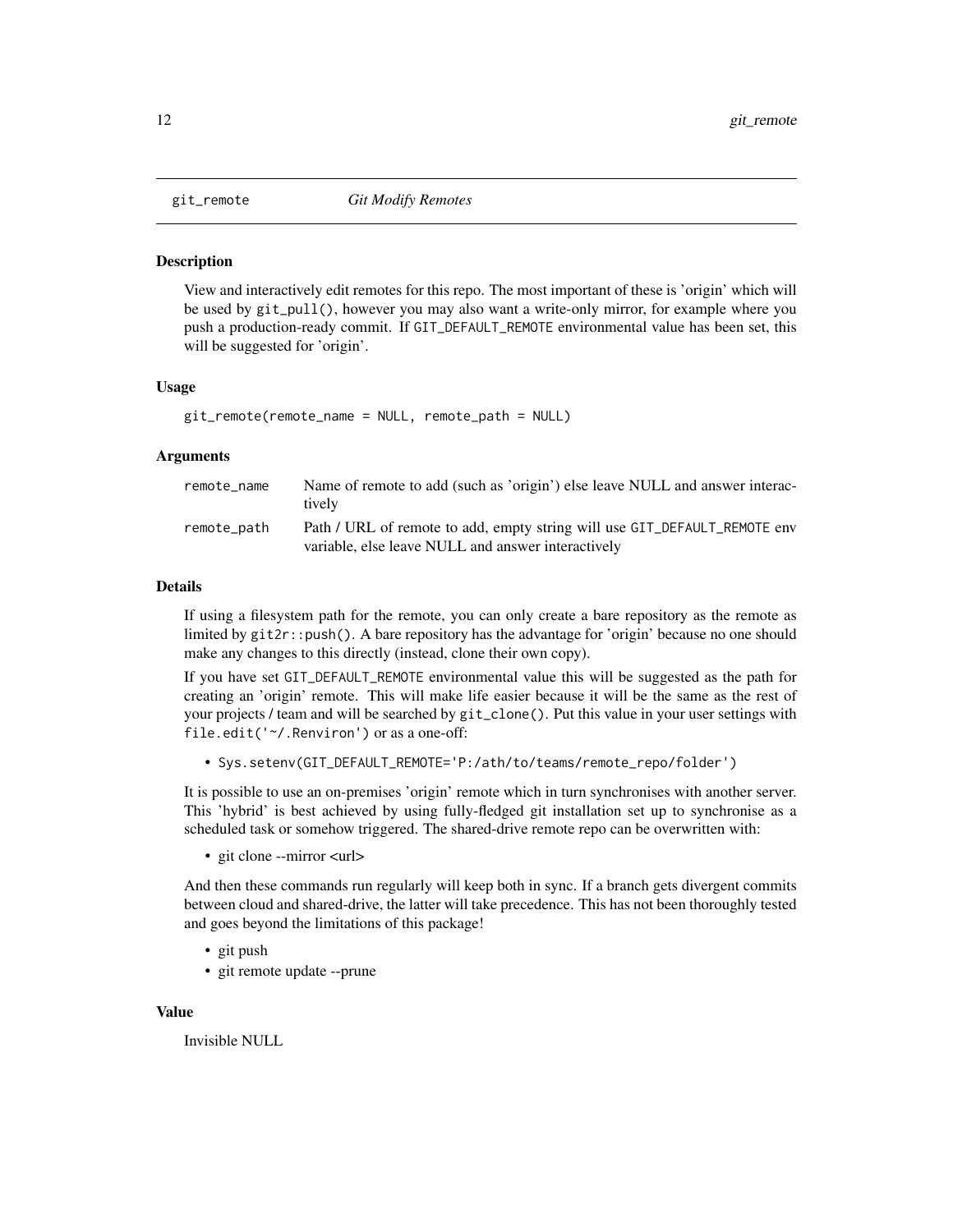<span id="page-12-0"></span>

## Description

Reset working directory to any previous commit, or action. This will not change the active branch so do this *first* if you want to continue on a different branch. All previous commits are shown, even if the branch they were on has been deleted, and this undo 'reset' itself will appear as a 'reflog' action.

## Usage

git\_undo(top = 10)

## Arguments

top Number of undo commits to show

#### Value